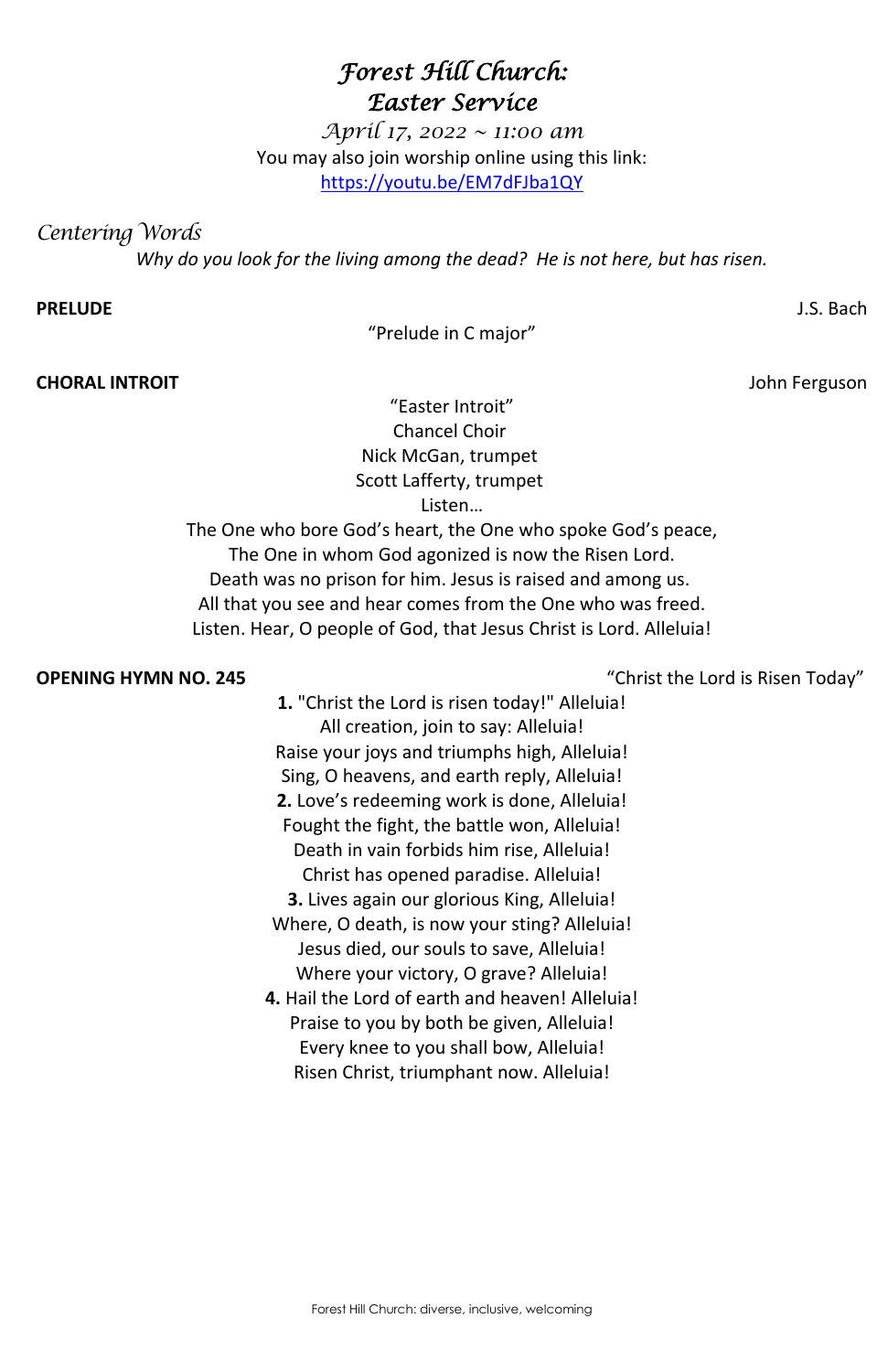# *Greeting Our God with Joy*

## **CALL TO WORSHIP** Psalm 32

O give thanks to the LORD, for God is good; **God's steadfast love endures forever!** The LORD is my strength and my might, and has become my salvation.

**Open to me the gates of righteousness, that I may enter through them and give thanks to the LORD.** We thank you that you have answered us and have become our salvation.

**The stone that the builders rejected has become the chief cornerstone.**

This is the LORD's doing; it is marvelous in our eyes.

**This is the day that the LORD has made; let us rejoice and be glad in it.**

Let us worship the Lord!

## **EASTER COLLECT**

**God of mystery and might, when we dread the dawn of grief and pain, surprise us with the light of your wondrous love. In the holy awe of Easter morning, may our hearts rest in silent gratitude before they should that Christ is alive and has called us by name.** 

## **GLORIA**Taizé

**ANTHEM** John Rutter

"Christ the Lord is Risen" Christ the Lord is risen again! Christ hath broken ev'ry chain! Hark, the angels shout for joy, Singing, evermore on high, Alleluia! He who gave for us his life, Who for us endur'd the strife, is our Paschal Lamb today! We too sing for joy, and say Alleluia! He who bore all pain and loss. Comfortless upon the Cross, Lives in glory now on high, pleads for us, and hears our cry. Alleluia! Now he bids us tell abroad How the lost may be restored, how the penitent forgiv'n, How we too may enter heav'n. Alleluia! Thou, our Paschal Lamb indeed, Christ, today thy people feed; Take our sins and guilt away, that we all may sing for ay, Alleluia!

*All sing first time. Second time: low voices, begin; high voices enter two measures later; children and youth enter two measures after that.*

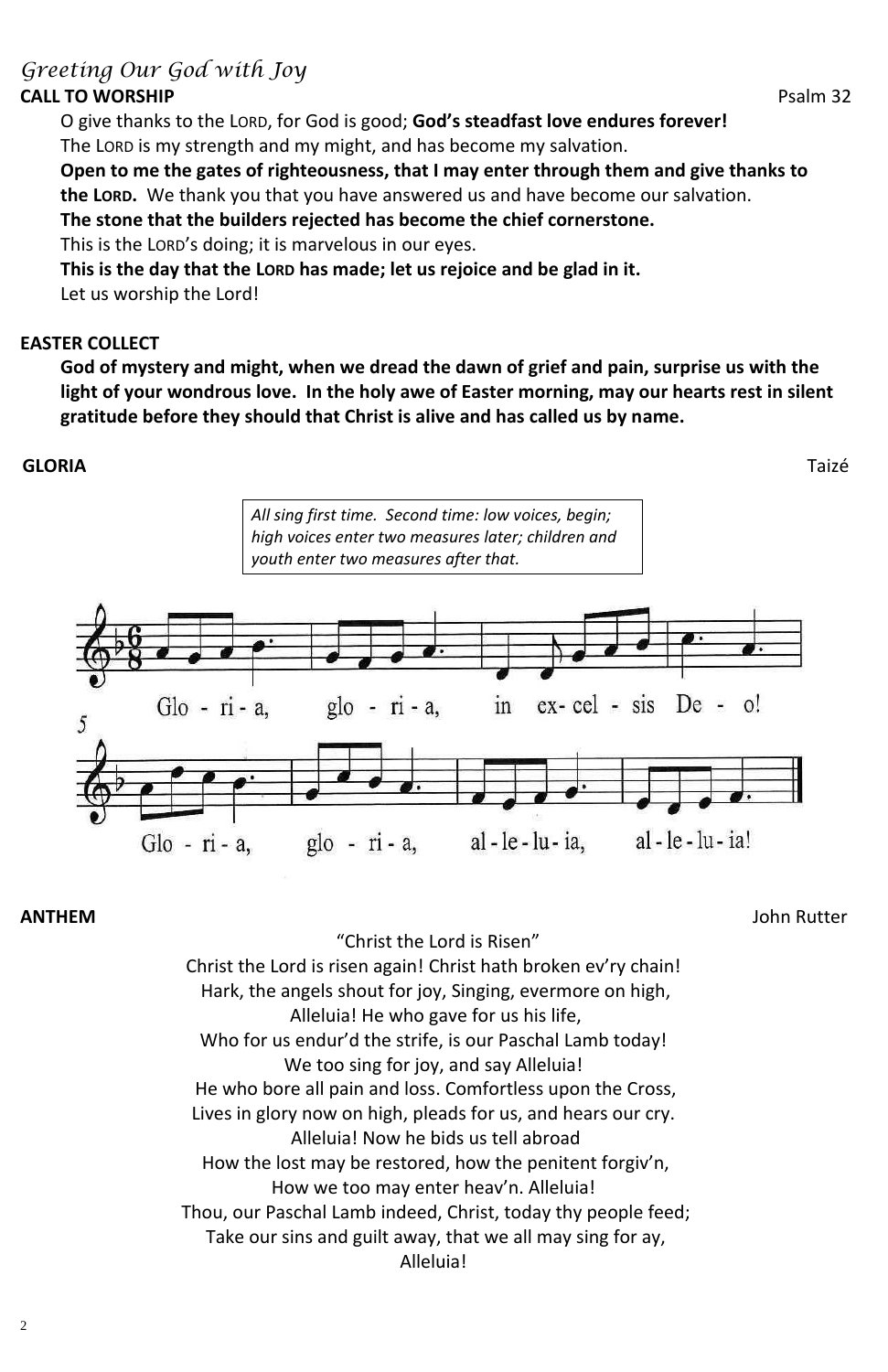## *Opening Our Hearts to God's Word* **THE LIVING WORD (NRSV) Luke 24:1-12**

But on the first day of the week, at early dawn, they came to the tomb, taking the spices that they had prepared. They found the stone rolled away from the tomb, but when they went in, they did not find the body. While they were perplexed about this, suddenly two men in dazzling clothes stood beside them. The women were terrified and bowed their faces to the ground, but the men said to them, "Why do you look for the living among the dead? He is not here, but has risen. Remember how he told you, while he was still in Galilee, that the Son of Man must be handed over to sinners, and be crucified, and on the third day rise again." Then they remembered his words, and returning from the tomb, they told all this to the eleven and to all the rest. Now it was Mary Magdalene, Joanna, Mary the mother of James, and the other women with them who told this to the apostles. But these words seemed to them an idle tale, and they did not believe them. But Peter got up and ran to the tomb; stooping and looking in, he saw the linen cloths by themselves; then he went home, amazed at what had happened.

## *After the reading*s

Hear what the Holy Spirit is telling God's people. **Thanks be to God.**

**HYMN NO. 15** "All Creatures of Our God and King"

**1.** All creatures of our God and King, lift up your voice and with us sing, Alleluia! Alleluia!

O brother sun with golden beam, O sister moon with silver gleam, sing praises! Alleluia! Alleluia! Alleluia! Alleluia!

**2.** O brother wind with clouds and rain, you nurture gifts of fruit and grain.

Alleluia! Alleluia!

O sister water, flowing clear, make music for your Lord to hear.

Sing praises! Alleluia! Alleluia! Alleluia! Alleluia!

**3.** O brother fire, so warm and bright, chase off the shadows of the night. Alleluia! Alleluia!

Dear mother earth, who day by day unfolds such blessings on our way, sing praises! Alleluia! Alleluia! Alleluia! Alleluia!

**4.** All who for love of God forgive, all who in pain or sorrow grieve,

## Alleluia! Alleluia!

Christ bears your burdens and your fears; so, even in the midst of tears,

sing praises! Alleluia! Alleluia! Alleluia! Alleluia!

**5.** And you, most gentle sister death, waiting to hush our final breath: Alleluia! Alleluia!

Since Christ our light has pierced your gloom, fair is the night that leads us home. Sing praises! Alleluia! Alleluia! Alleluia! Alleluia!

**6.** O sisters, brothers, take your part, and worship God with humble heart. Alleluia! Alleluia!

All creatures, bless the Father, Son, and Holy Spirit, Three in One! Sing praises! Alleluia!

*Verse 1: All sing in unison. Verse 2: Low voices Verse 3: High voices Verse 4: Children and Youth Verse 5 and 6: All Sing*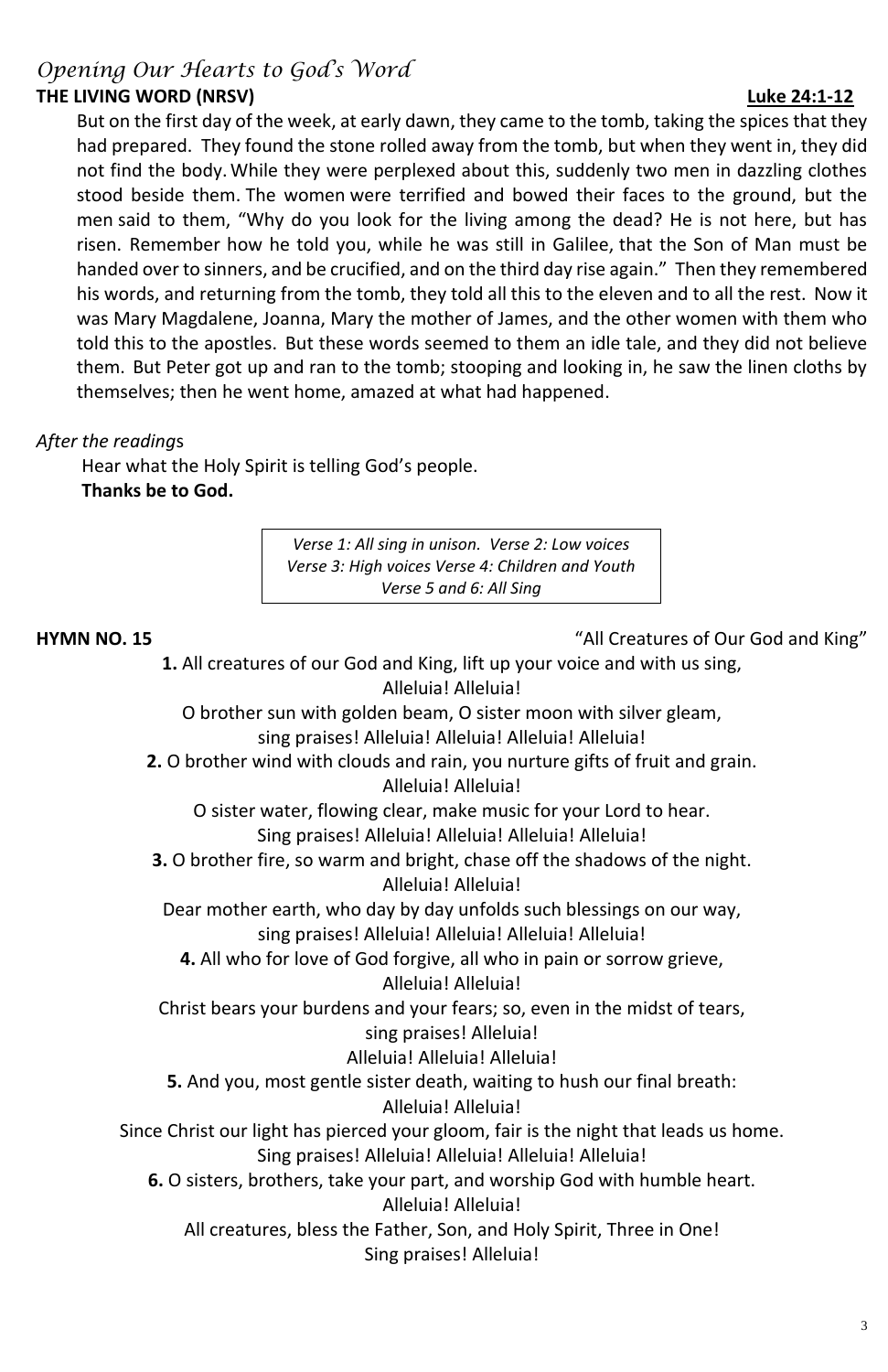4

**THE GOOD NEWS** Rev. Dr. Veronica R. Goines

"The Resurrection: Remember What He Told You"

### **THE PRAYERS OF THE PEOPLE AND THE LORD'S PRAYER**

**Our Father, who art in heaven, hallowed be thy name, thy kingdom come, thy will be done, on earth as it is in heaven. Give us this day our daily bread; and forgive us our debts as we forgive our debtors; and lead us not into temptation but deliver us from evil. For thine is the kingdom, and the power, and the glory, forever. Amen.**

#### **FRIENDSHIP REGISTER**

To participate in our online Friendship Register, please leave a comment in the Live Chat box listing the names of those participating in this morning's Live Worship or email the office.

#### **OFFERING**

[Giving and Offering is available by texting: 216-400-5300](https://www.fhcpresb.org/social-justice-outreach/stewardship-2015/giving/#paypal) Or you may give online:<https://fhc.breezechms.com/give/online/> You may also mail a check to the church office.

### **OFFERTORY** G.F. Handel

"I Know That My Redeemer Liveth" Madelaine Macqueen, soprano

#### **PRAYER OF DEDICATION**

**CLOSING HYMN NO. 240** "Alleluia, Alleluia! Give Thanks"

#### **Refrain:**

Alleluia, Alleluia, give thanks to the risen Lord, Alleluia, alleluia, give praise to His name. **1.** Jesus is Lord of all the earth. He is the King of creation. **[Refrain] 2.** Spread the good news o'er all the earth. Jesus has died and has risen. **[Refrain] 3.** We have been crucified with Christ. Now we shall live forever. **[Refrain] 4.** Come, let us praise the living God,

Joyfully sing to our Savior. **[Refrain]**

*Going Forth to Live as God's People* **BENEDICTION & THE PEACE**

#### **POSTLUDE**

"Hallelujah"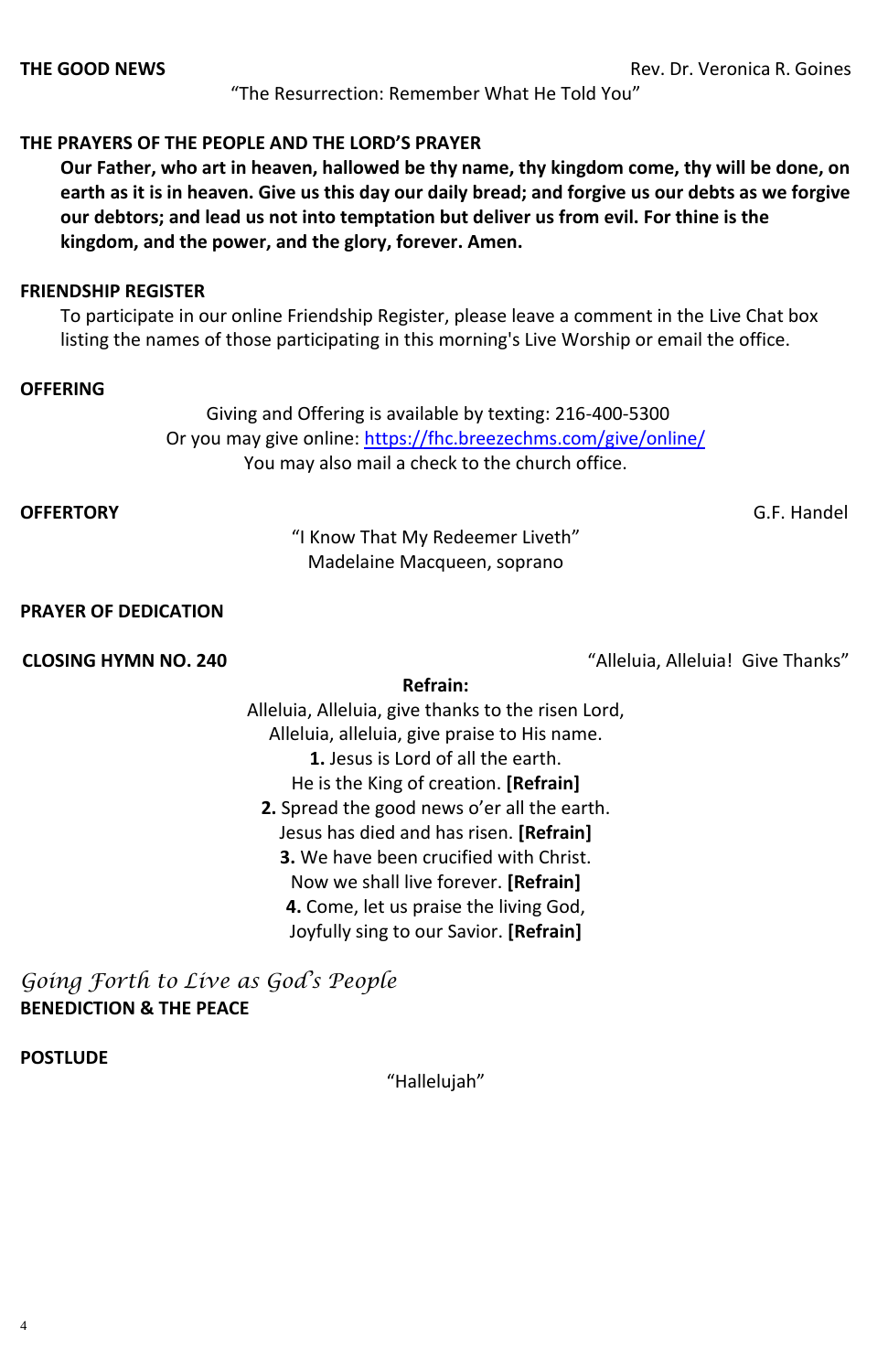## **EASTER LILY DONATIONS**

1. **Chris and Dave Bell:** In Thanksgiving for family and friends.

2. **Mary Ann Breisch:** In memory of Ben Breisch, Shirley Breisch, and Jack and Ellarita Wolfe.

3. **Lia Clement:** In memory of our parents, Kenneth and Ruth Clement and our brother Michael. In thanksgiving for the love and life of Judy Hubach.

4. **Kelcy Eady:** In memory of Gretna L Freeman and to Anaya, enjoy your first Easter Lily! From Mommy & Mumzie.

5. **Dara Elliott:** In honor of Jonyrma Singleton and Charles Elliott.

- 6. **Katie Hall:** In loving memory of Bill Fay.
- 7. **Barb Hansen:** In loving memory of Lamont Hansen and Ethel VanFleet.
- 8. **Mary Hosier:** In celebration of Renewal.

9. **Jane Kowall:** In loving memory of parents Walter and Elaine Grasson and Paul and Dorothy Kowall. 10.**Robbie Lentz:** In loving memory of Jack and Peter.

- 11.**Deanne Lentz:** In loving memory of Grandma K and Grandpa Ramler.
- 12.**Carol Leslie:** In loving memory of Hugh, Lois and Barb Leslie.
- 13.**Linda Martin:** In loving memory of family.
- 14. **Rachel Martinez-Finn:** In love memory of Barry Finn, Jaime and Diana Martinez.
- 15. **Jeanette Nemcek:** In loving memory of Bob Nemcek and Judy Caminiti.
- 16. **Carolyn Smith:** In loving memory of Rev. Andrew Ward Smith.
- 17.**Anona Stack:** In honor of my children and grandchildren.

18.**Peg Weissbrod:** In gratitude for the many blessings provided to me by the congregation over the past 10 months.

19.**Sally Wile:** In memory of and thanksgiving for the lives of Frank and Virginia Wile and Robin and Ed Gemerchak.

20.**Ann Williams:** In loving memory of our parents.